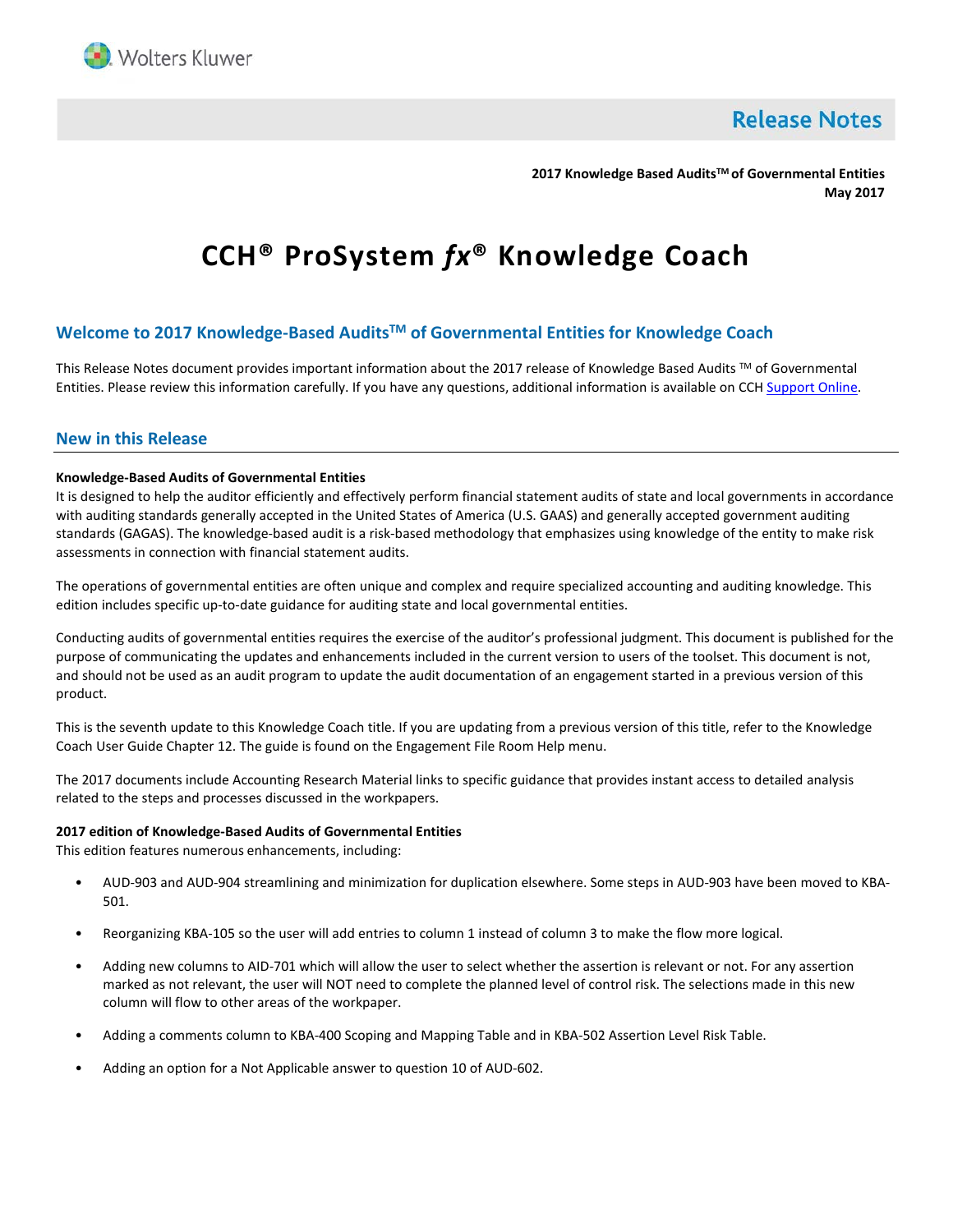- Adding a new Not Applicable option in KBA-103 column 15, "If Not a Material Weakness, Is It Important Enough to Merit Attention by Management?"
- A new KCO-003 Answer Effects for the Engagement-Level Tailoring Questions Workpaper that will show all answer effects of each tailoring question in AUD-100.
- A new resource document: RES-022 Special Considerations in Auditing Financial Instruments

[Click here](https://support.cch.com/updates/knowledgecoach/pdf/guides_tab/2017%20Governmental%20Entities%20Title%20Overview%20for%20Knowledge%20Coach%20Users.pdf) for the 2017 Governmental Entities Title Overview for Knowledge Coach Users.

In addition, forms and practice aids throughout have been updated to include new examples and tips, and where applicable, to take into account:

## **New literature, standards, and developments, reflected in the following current audit and accounting guidance:**

- SAS-131, Amendment to Statement on Auditing Standards No. 122 Section 700, "Forming an Opinion and Reporting on Financial Statements" (AU-C Section 700)
- SAS-130, An Audit of Internal Control Over Financial Reporting That Is Integrated With an Audit of Financial Statements (AU-C Section 940)
- Government Auditing Standards-2011 Revision (GAGAS) (Yellow Book)
- GASB Standards and Exposure Drafts up to and including GASB Statement No. 82, Pension Issues An amendment of GASB Statements No. 67, No. 68, and No. 73;
- Uniform Administrative Requirements, Cost Principles, and Audit Requirements for Federal Awards contained in the 2nd Code of Federal Regulations, Part 200 – 2CFR200
- ET Section 1.295, Nonattest Services, of the AICPA Code of Professional Conduct-Revised; and
- Guidance in the most recent editions of the AICPA Audit and Accounting Guide, State and Local Governments
- GASB Implementation Guide Update 2016-1;
- Statement on Standards for Accounting and Review Services (SSARS) No. 21, Statements on Standards for Accounting and Review Services: Clarification and Recodification; and
- For changes with respect to disclosures related to GASB Standards that are currently in effect or to begin for periods after June 15, 2016

## **Notes:**

- Make sure to save changes to workpapers before closing the workpaper or the binder to ensure data is correctly updated.
- If your Current Editor Knowledge Coach MS® Word workpapers become read-only or crash, please do the following:
	- Keep the binder with the affected workpapers open.
	- Highlight the workpaper in the binder window and go to **Tools > Save Knowledge Coach Answers**.
- As of the December 2016 update to Engagement 7.5 and Knowledge Coach 2.5, you can open binders that contain Knowledge Coach workpapers when logged into the Shared File Room (SFR) mode in Engagement with the following restrictions:
	- Knowledge Coach workpapers cannot be edited in the SFR mode.
	- However, Knowledge Coach workpapers can be viewed as read-only, signed off on, and workpaper notes can be written on Knowledge Coach workpapers while in the SFR mode.
	- Non-Knowledge Coach workpapers can be edited in SFR mode without restriction.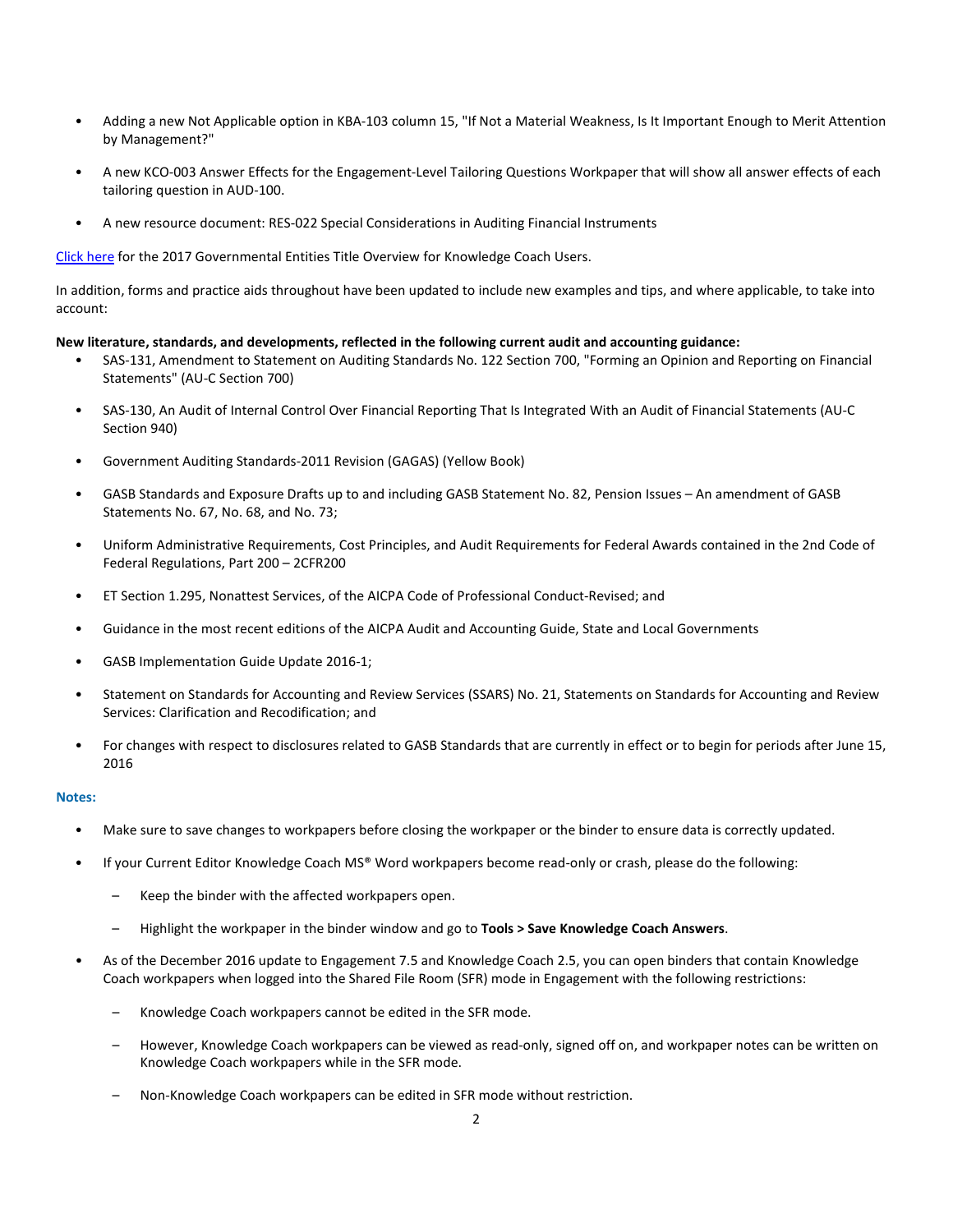## **System Requirements**

- This title MUST be used with CCH® ProSystem *fx* ® Engagement v7.5 or higher, Knowledge Coach v2.5, and 2016 Financial Statement Base v4 or higher. If you have not installed the Engagement v7.5 and Knowledge Coach v2.5, ensure that you do so before using this title. If you are upgrading from Engagement v7.1 or lower, please contac[t Technical Support.](https://support.cch.com/contact)
- A minimum of 4GB of RAM is required for optimal performance when opening and navigating through Knowledge Coach workpapers.

## **Download Instructions**

Download the 2017 Knowledge Based Audits of Governmental Entities from th[e Knowledge Coach Updates](http://support.cch.com/updates/KnowledgeCoach) section of the Engagement Support Website. Then select the Knowledge Coach Series and Download file link next to the 2017 Knowledge-Based Audits of Governmental Entities. On some occasions, the content package file (.KCP) will download with the extension changed to .ZIP. If this occurs, please change the extension of the downloaded file to KCP using all capital letters.

You must install the 2016 Financial Statement Base v4 title before installing the 2017 Knowledge Based Audits of Governmental Entities.

The Financial Statement Base title is also available on th[e Knowledge Coach Update Website.](http://support.cch.com/updates/KnowledgeCoach)

**Important**: Engagement v7.5 or higher and Knowledge Coach v2.5 must be installed on the computer in order to install this Knowledge Coach title. For additional requirements, please review the **System Requirements on our CCH Support website**.

The Knowledge Coach Content Package (KCP) download is a proprietary file that must be installed from within Engagement. Save this KCP file to a location on your local drive, and follow the **[Installation Instructions](#page-2-0)** included in the Release Bulletin.

## <span id="page-2-0"></span>**Installation Instructions**

Once you have downloaded your Knowledge Coach title, you will need to add it to the list of titles within CCH ProSystem *fx* Engagement. The only additional system requirement is approximately 75MB of disk space to store your Knowledge Coach Program content files. Please refer to the Engagement with Knowledge Coach Release Notes for any other system requirements.

After downloading the 2017 Knowledge Based Audits of Governmental Entities, do the following:

- 1. Launch the Engagement Workpaper Management application so that the Local File Room is displayed. Select **Tools > Knowledge Coach Titles**.
- 2. The Knowledge Coach Titles window will be displayed.
- 3. Select **Add Title**.
- 4. Browse to the title package file (\*.KCP) that you previously downloaded from the Knowledge Coach Support Web site.
- 5. Select **Open**.
- 6. The system will display a progress indicator while the title package is added. You will receive a message that the title has been successfully installed once the process is complete.

**Note**: You can determine this access in the Engagement Admin module by selecting a staff group and **File > Properties > Content "Insert Knowledge Coach workpapers from unreleased titles"** option.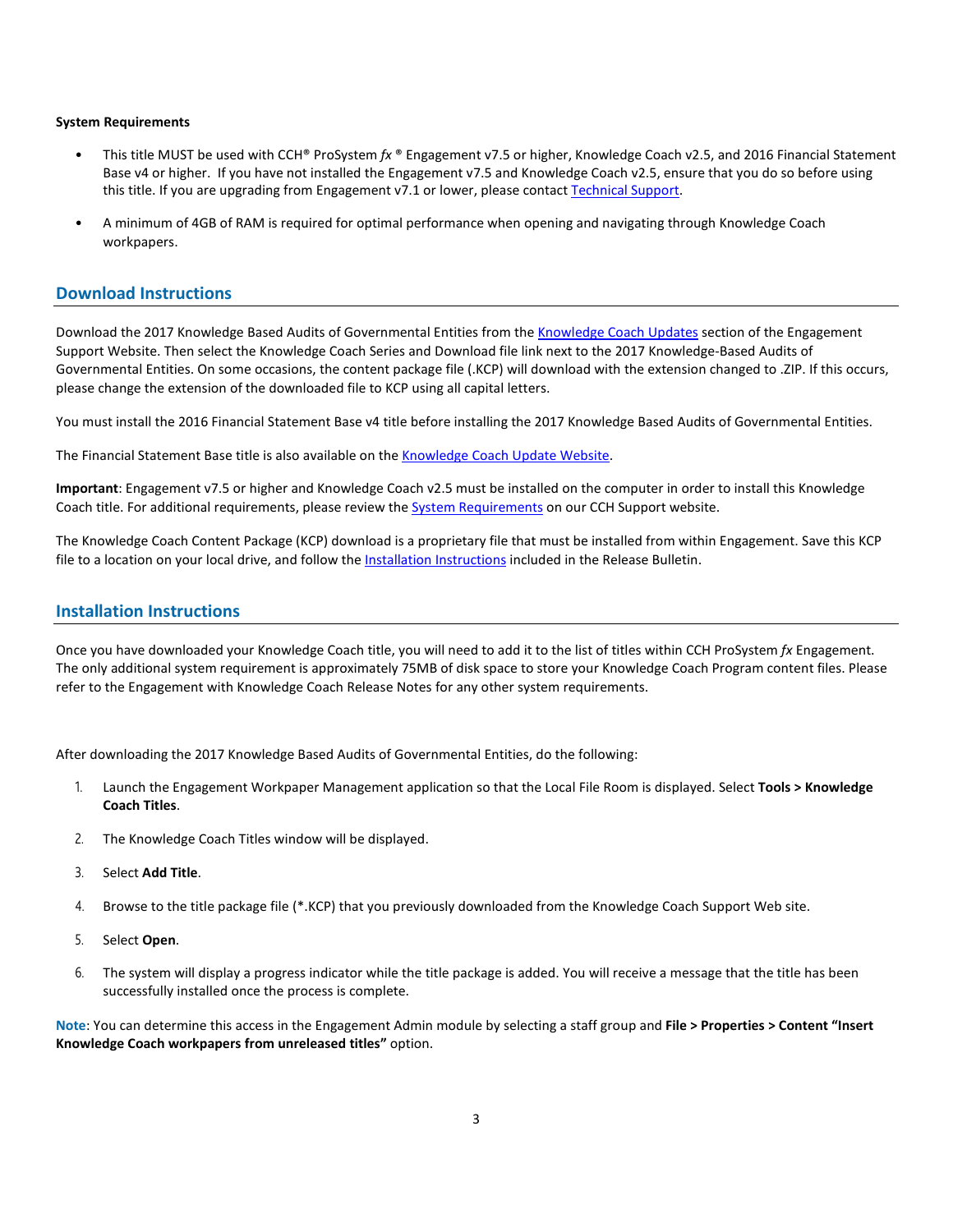To release a title:

- 1. Select one of the Knowledge Coach titles in the list that has been added but is not yet released.
- 2. Select **Release Title**. The current date and time will be displayed in the Date released column, and the status will change to "Released."

**Note**: In the Engagment Admin module, add and assign a Knowledge Coach module and the applicable Knowledge Coach title license before using the workpapers.

**Important**: Once the 2017 Knowledge-Based Audits of the Governmental Entities title has been added and released, they will be automatically deployed to other staff members when they login to the "Office" location, or when they synchronize a binder that contains Knowledge Coach workpapers from this title.

## **Online Permission Key**

Permission key files may be downloaded from ou[r website](https://prosystemfxsupport.tax.cchgroup.com/permkey/download.aspx) or when adding or updating the new licenses within Engagement Administrator with Knowledge Coach v7.5 and higher. After updating the license file in the Engagement Admin module, licenses need to be assigned to the staff who will use 2017 Knowledge-Based Audits of Governmental Entities.

If you have not already established a Single Sign-on (SSO) account with Customer Service, we urge you to do so at this time.

# CCH® Accounting Research Manager®

CCH's Accounting Research Manager ("ARM") is the most comprehensive, up-to-date and objective online database of financial reporting literature. It includes all authoritative and proposed accounting, auditing, and SEC literature, plus independent, expert-written interpretive guidance.

Available on ARM, the Knowledge-Based Audits of Governmental Entities Guide helps you comply with the most recent professional standards and guidance for the conduct of audits of Governmental Entities and to integrate the use of practice aids, tools, and other resources with its guidance. This publication supplements and complements the Knowledge-Based documents that are available in Knowledge Coach.

If you subscribe to an ARM library that includes Governmental Entities content, you can link directly to source material from Resources within Knowledge Coach documents. These links have been updated to refer to the accounting standards under the FASB Accounting Standards Codifications. Also, if you subscribe to the Knowledge-Based Audits of Governmental Entities Guide on ARM, you can take advantage of references to the guide material from within the Knowledge Coach documents.

With Accounting Research Manager, you maximize the efficiency of your research time, while enhancing your results. Learn more about our content, our experts, and how you can request your free trial by visiting the [Accounting Research Manager website.](http://www.accountingresearchmanager.com/) You can also access the Accounting Research Manager Website by selecting **Engagement > Binder Window > Shortcuts Bar > Guidance tab.**

## Using Your Knowledge Coach Content

To use your Knowledge Coach Workpaper Templates, do the following:

- 1. Open a binder in Engagement.
- 2. Select the workpaper tab into which you would like to insert the workpaper.
- 3. Select **New Knowledge Coach Workpaper** from the toolbar or File menu.
- 4. The *New Knowledge Coach Workpaper* dialog appears (Figure 1).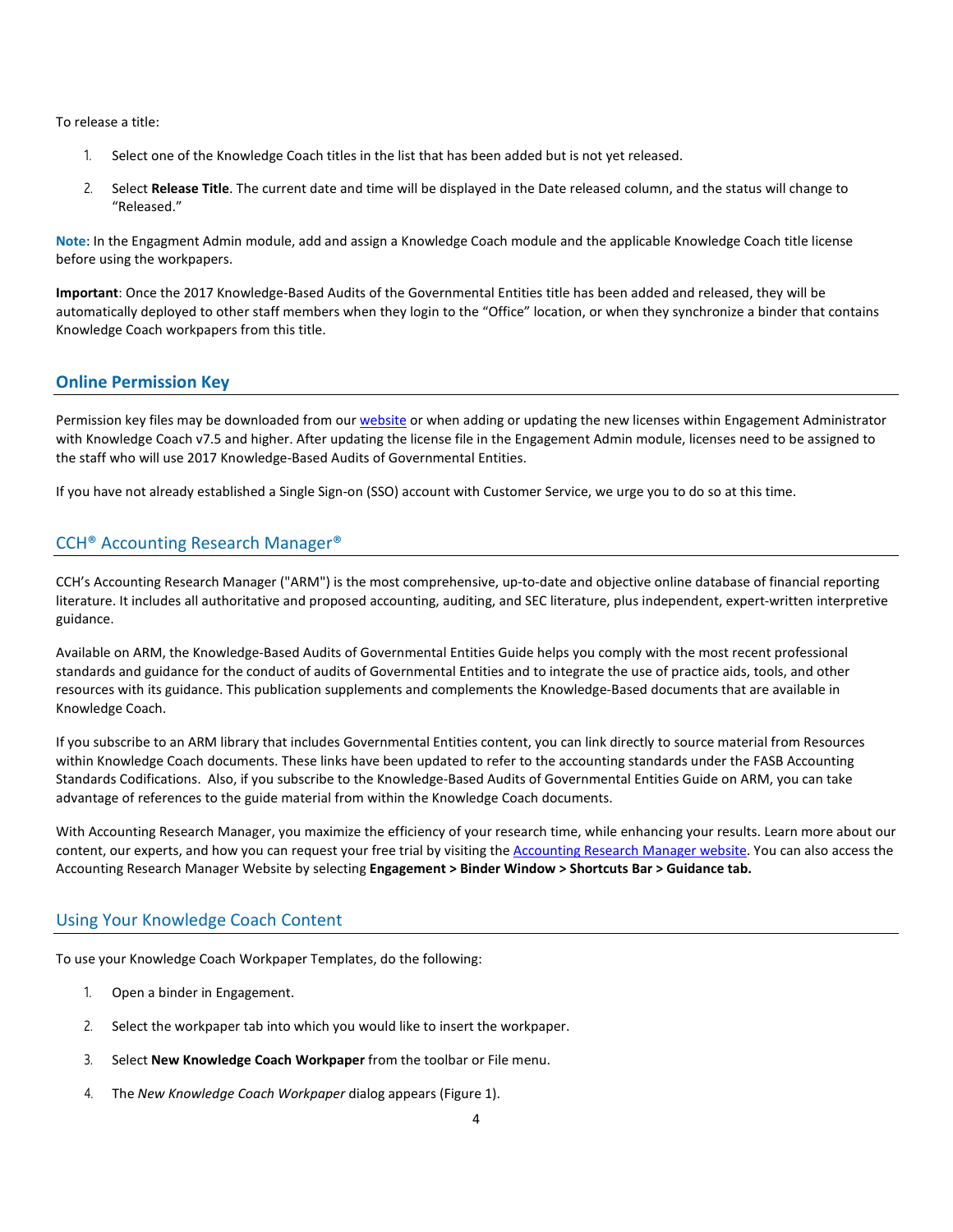- 5. Select the **New Knowledge Coach Title** with the content you would like to use. You can only select titles you have installed. The information displayed changes to reflect the workpaper organization available for the selected title.
- 6. Select the **Knowledge Coach Workpapers** to insert into your binder and click **OK**.
- 7. In the *Selected Workpaper Properties* dialog, each workpaper name is automatically loaded into the Name field. Add a **workpaper index** in the Index field and make any Name modifications you desire. You can also modify the tab location or the roll forward settings for each workpaper.
- 8. Click **OK**. The integrated Knowledge Coach workpaper is now inserted into your engagement binder.

**Note:** For more information on how to use Knowledge Coach workpapers in your binder, see the Knowledge Coach User Guide.

| New Knowledge Coach Workpaper                       |                                                                                                                                                                                                                                                                                                                                                                                                                                                                                                                 | ×                                                                                                            |
|-----------------------------------------------------|-----------------------------------------------------------------------------------------------------------------------------------------------------------------------------------------------------------------------------------------------------------------------------------------------------------------------------------------------------------------------------------------------------------------------------------------------------------------------------------------------------------------|--------------------------------------------------------------------------------------------------------------|
| Industry title selection                            | Workpaper selection                                                                                                                                                                                                                                                                                                                                                                                                                                                                                             |                                                                                                              |
| Q<br>$\leftarrow$                                   | Add independent workpapers without foundation workpapers                                                                                                                                                                                                                                                                                                                                                                                                                                                        | -1<br>-8                                                                                                     |
| 2017 KBA Governmental<br>$\langle$<br>$\rightarrow$ | 000-Resources<br>⊕-⊡<br>க்√<br>100-The Communications Hub<br>200-Pre-Engagement Procedures<br>由.<br>300-Risk Assessment-Understanding the Entity & Environment<br>画画<br>400-Risk Assessment-Design of Internal Controls<br>⊞™<br>500-Assessing Risk of Material Misstatement<br>面近<br>600-Audit Procedures-Response to Assessed Risks<br>由…<br>700-Audit Procedures-Tests of Internal Controls<br>画画<br>800-Audit Procedures-Substantive Tests<br>面示<br>面一<br>900-Evaluating, Concluding & Reporting Procedures | Details of selected workpaper<br>Highlight a workpaper or select<br>a workpaper check box to see<br>details. |
|                                                     | OK                                                                                                                                                                                                                                                                                                                                                                                                                                                                                                              | Cancel<br>Help                                                                                               |

Figure 1 - New Knowledge Coach Workpaper

# **Additional Information on Knowledge Coach and the KBA Methodology**

## **Knowledge-Based Audit (KBA) Methodology**

Allows the results of one set of procedures to become the input for the next. The key components of the KBA methodology include:

• An Overview that guides auditors through the methodology;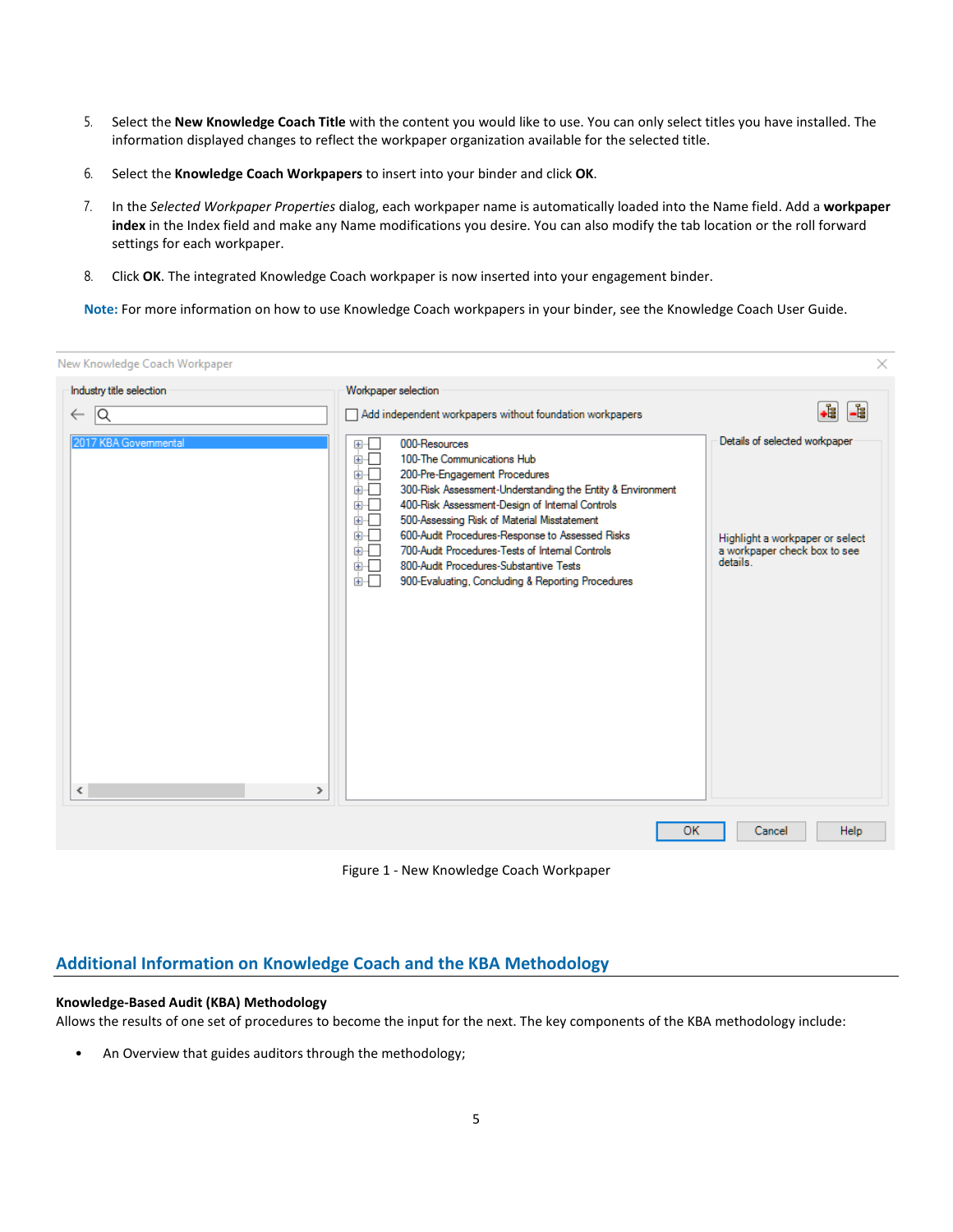- Knowledge-Based Audit documents, integral to the risk assessment and overall audit processes, which contain steps and procedures required by U.S. GAAS, GAGAS, and OMB Circular A-133 when applicable;
- Customizable Audit Programs that take auditors through related steps and procedures;
- Practice Aids to help auditors complete steps or processes outlined in the Knowledge-Based Audit documents and Audit Programs;
- Auditor's Reports that provide a variety of sample auditor's opinions on audited financial statements; and
- Correspondence documents that provide sample letters to be used to comply with U.S. GAAS, GAGAS, and OMB Circular A-133 requirements and in many other common situations.
- The AICPA's Auditing Standards Board's (ASB) Risk Assessment Standards The practice aids and tools in the 2017 Knowledge-Based Audits of Governmental Entities are designed around the AICPA's risk assessment and clarified standards to assist auditors of governmental entities by:
	- Facilitating compliance with GAAS, GAGAS, and U.S. Office of Management and Budget (OMB) Circular A-133 (OMB Circular A-133);
	- Encouraging more effective audits through tailored audit programs and comprehensive practice aids;
	- Helping auditors to focus on and respond to identified audit risks; and
	- Enhancing audit documentation.

## **CCH® ProSystem** *fx***® Knowledge Coach**

Knowledge Coach functionality allows auditors to use the Knowledge-Based-Audit methodology more efficiently by eliminating the need for duplicate entry of the same information, tailoring audit documentation to each particular engagement, and documenting the link between risks identified and procedures performed. AUD-100 Tailoring Question Workpaper is a document in Knowledge Coach that presents engagement-level questions designed to aid in tailoring the engagement documentation to fit each client. Completing the questions helps the auditor avoid duplication and unnecessary workpapers.

**Note:** Before you begin your audit, please review the guidance in AUD-101 Overall Audit Program. This workpaper is intended to be your road map through a Knowledge-Based Audit methodology. You should start your audit with **AUD-100 Tailoring Question Workpaper** and **AUD-101 Overall Audit Program**.

## • **Risks**

can be captured via the Risk Summary task pane from any Knowledge Coach workpaper by the current editor of KBA-502 Summary of Risk Assessments. This allows the user to continuously assess risks during the engagement. Several workpapers prompt the consideration of the presence of risks, but the Risk Summary task pane must be used to document those risks. All documented risks flow to the Risk Summary. To ensure risks show in findings tables, make sure to check the *workpaper identified in* field of the Risk pane.

## • **Information Flow**

Helps cut down on the time spent duplicating information across forms. In addition, the flow of consistent information ensures that information and updates to information are not missed between workpapers. Drill-down functionality helps the user navigate quickly to the source of the information, aiding in the review of the audit file.

## • **Diagnostics**

Help keep track of unresolved issues like unanswered questions, incomplete risks, program steps not linked to risks or relevant assertions, missing workpaper, and more.

## • **Links to Accounting Research Manager (ARM)**

If you subscribe to an ARM library that includes audit content, you can link directly to source material from Resources within Knowledge Coach workpapers. These links have been updated to reference to the accounting standards under the FASB Accounting Standards Codifications and the auditing standards issued by the AICPA. Also, if you subscribe to the Knowledge-Based Audits of